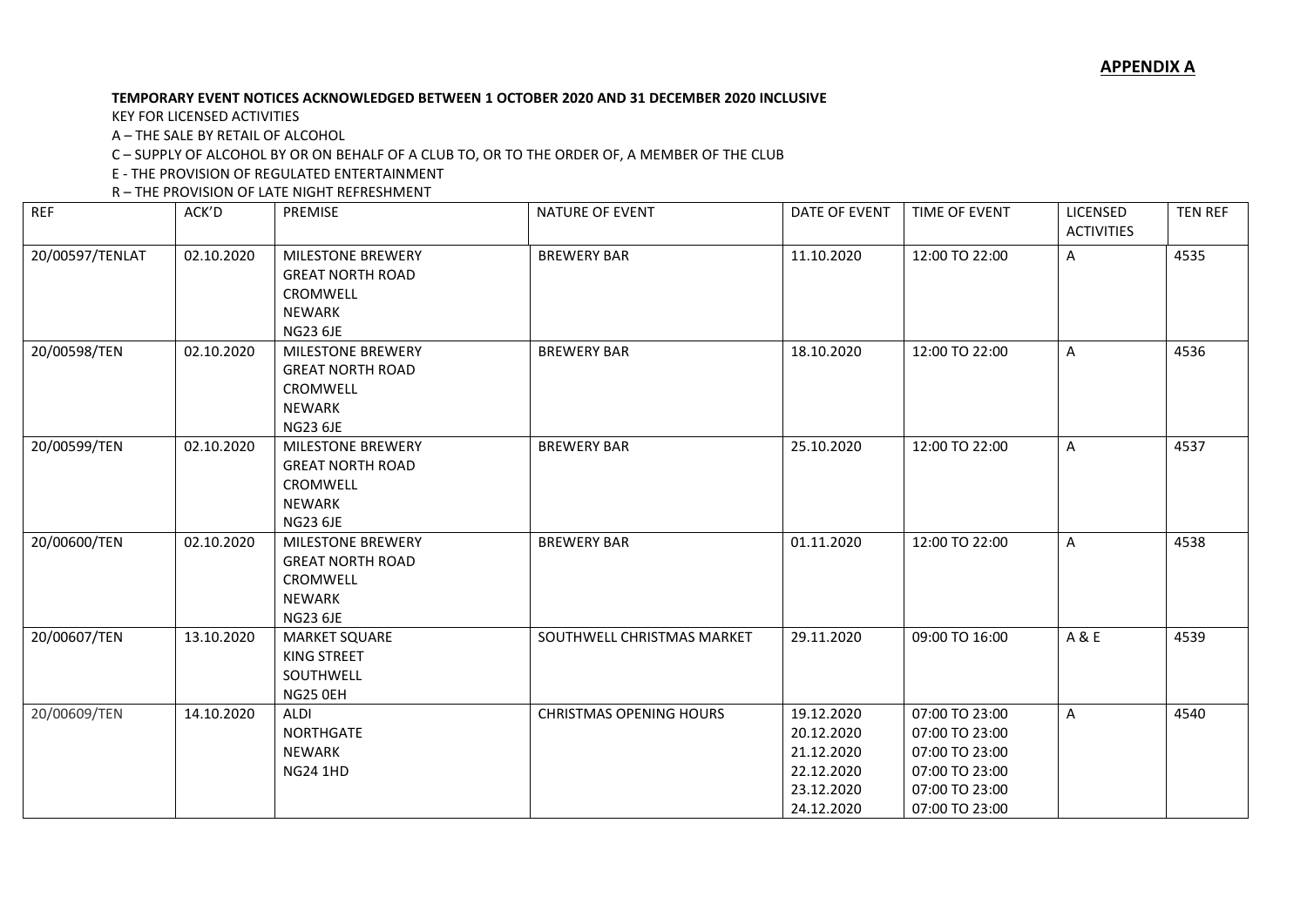## **APPENDIX A**

| 20/00621/TEN                        | 20.10.2020 | MILESTONE BREWERY<br><b>GREAT NORTH ROAD</b><br>CROMWELL<br><b>NEWARK</b><br><b>NG23 6JE</b>        | <b>BREWERY BAR</b>              | 08.11.2020                                                         | 12:00 TO 22:00                                                                         | A     | 4541 |
|-------------------------------------|------------|-----------------------------------------------------------------------------------------------------|---------------------------------|--------------------------------------------------------------------|----------------------------------------------------------------------------------------|-------|------|
| 20/00622/TEN                        | 20.10.2020 | <b>MILESTONE BREWERY</b><br><b>GREAT NORTH ROAD</b><br>CROMWELL<br><b>NEWARK</b><br><b>NG23 6JE</b> | <b>BREWERY BAR</b>              | 15.11.2020                                                         | 12:00 TO 22:00                                                                         | A     | 4542 |
| 20/00623/TEN                        | 20.10.2020 | <b>MILESTONE BREWERY</b><br><b>GREAT NORTH ROAD</b><br>CROMWELL<br><b>NEWARK</b><br><b>NG23 6JE</b> | <b>BREWERY BAR</b>              | 22.11.2020                                                         | 12:00 TO 22:00                                                                         | A     | 4543 |
| 20/00624/TEN                        | 20.10.2020 | <b>MILESTONE BREWERY</b><br><b>GREAT NORTH ROAD</b><br>CROMWELL<br><b>NEWARK</b><br><b>NG23 6JE</b> | <b>BREWERY BAR</b>              | 29.11.2020                                                         | 12:00 TO 22:00                                                                         | A     | 4544 |
| 20/00638/TEN                        | 22.10.2020 | <b>NEWFIELD DAIRY</b><br><b>CAUNTON ROAD</b><br><b>HOCKERTON</b><br>SOUTHWELL<br>NG25 OPN           | <b>GIN STALL</b>                | 11.12.2020<br>12.12.2020<br>13.12.2020                             | 10:00 TO 17:30                                                                         | A     | 4545 |
| 20/00639/TENLAT<br><b>WITHDRAWN</b> | 23.10.2020 | <b>12 BESTHORPE ROAD</b><br>COLLINGHAM<br><b>NEWARK</b><br><b>NG23 7NP</b>                          | <b>BREWERY OPEN DAY</b>         | 01.11.2020                                                         | 12:00 TO 20:00                                                                         | A & E | 4546 |
| 20/00696/TENLAT                     | 13.11.2020 | <b>NEWFIELD DAIRY</b><br><b>CAUNTON ROAD</b><br><b>HOCKERTON</b><br>SOUTHWELL<br>NG25 OPN           | <b>MARKET STALL</b>             | 22.11.2020                                                         | 08:00 TO 17:00                                                                         | A     | 4547 |
| 20/00710/TEN                        | 24.11.2020 | SAINSBURYS<br>256 LONDON ROAD<br><b>BALDERTON</b><br><b>NEWARK</b><br><b>NG24 3HG</b>               | <b>EXTENDED CHIRSTMAS HOURS</b> | 20.12.2020<br>21.12.2020<br>22.12.2020<br>23.12.2020<br>24.12.2020 | 06:00 TO 23:59<br>06:00 TO 23:59<br>06:00 TO 23:59<br>06:00 TO 23:59<br>06:00 TO 23:59 | A     | 4548 |